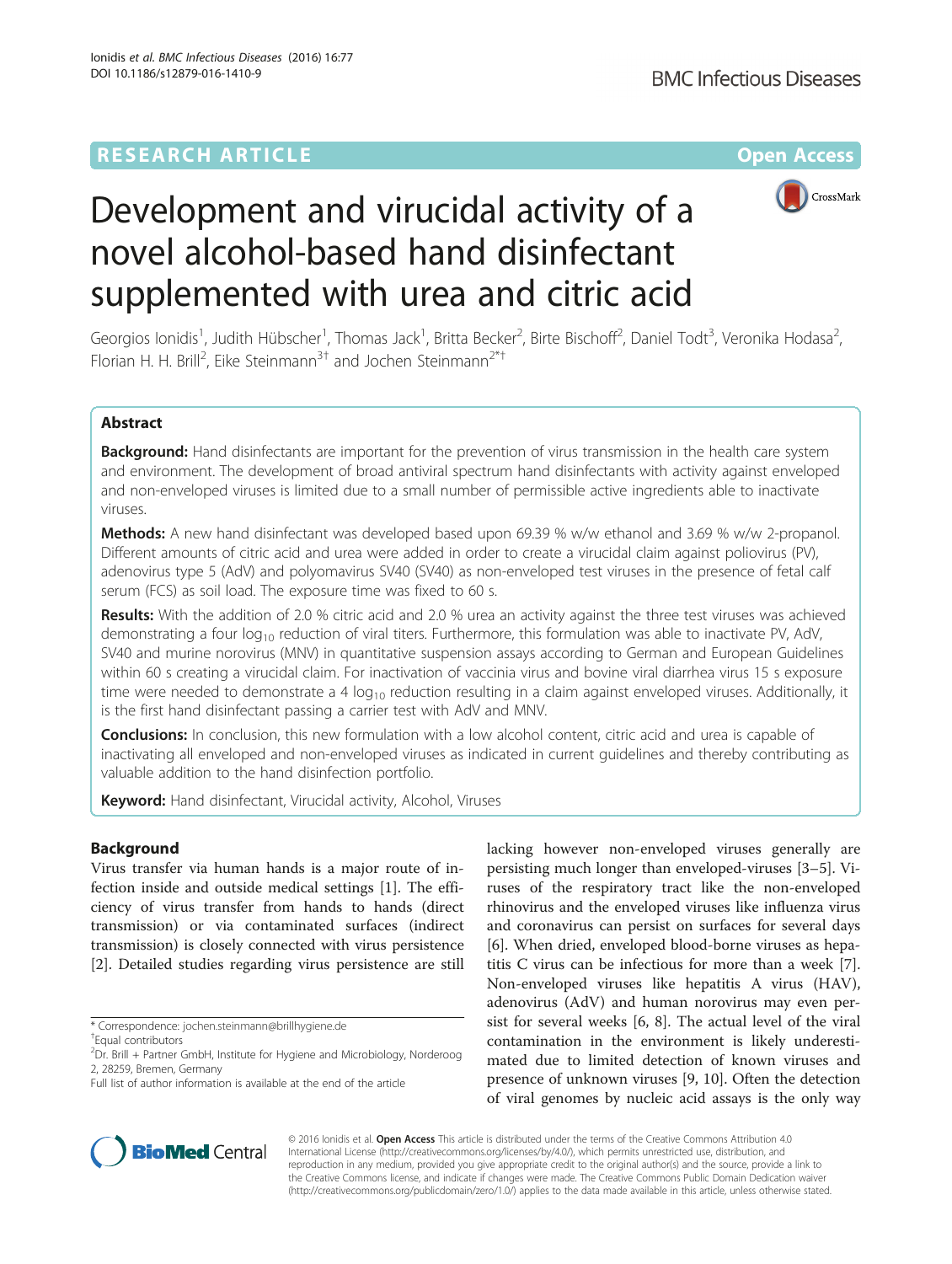to get insights: Carducci et al. detected viral nucleic acid in 16.7 % of all surface samples in healthcare settings [[11\]](#page-8-0). A disinfectant for hand hygiene therefore would ideally possess broad antiviral spectrum covering nonenveloped in addition to enveloped viruses offering increased protection against persistent, unexpected or unknown viruses [\[12, 13](#page-8-0)]. The recommendation of broad spectrum alcohol-based hand rubs (ABHRs) for preventing virus transmission by hands is the most important feature of current guidelines [[14](#page-8-0)].

Worldwide there are differences regarding the number of test viruses needed to be inactivated in standardized tests before a broad spectrum claim including nonenveloped viruses can be given by manufacturers for a hand disinfectant [[15\]](#page-8-0). Regulatory authorities in USA admit activity against certain stable reference viruses using methods of American Society for Testing and Materials (ASTM) (Table [1](#page-2-0)). The choice of reference test virus is left to the manufacturer [\[16](#page-8-0)]. Hand antiseptics can be tested on artificially contaminated hands or fingerpads with test viruses such as AdV, rhinovirus type 14 or 37, human rotavirus, surrogates of human norovirus like MNV or feline calicivirus (FCV) and HAV [[17](#page-8-0)–[19](#page-9-0)]. Yet cases are well documented in which a disinfectant active against a reference virus was not active against an non-enveloped virus like parvovirus [\[20](#page-9-0)]. Regulatory authorities in Germany have established a minimum set of test viruses [[21\]](#page-9-0) which are not only difficult to inactivate, but also vary in their susceptibility to disinfectants and thus are thought to be representative of the whole known virus families. Under the Guideline of Deutsche Vereinigung zur Bekämpfung der Viruskrankeiten e.V. and the Robert Koch-Institute (DVV/RKI Guideline) [\[22](#page-9-0)], disinfectants achieving at least 4  $log_{10}$  titer reduction factor (RF of 4) against vaccinia virus and bovine viral diarrhea virus (BVDV) are active against all enveloped viruses (limited spectrum virucidal) [[23](#page-9-0), [24](#page-9-0)]. Disinfectants also inactivating poliovirus (PV), AdV and polyomavirus SV40 (SV40) and since 2015 also MNV can claim activity against all viruses (virucidal) according DVV/RKI Guideline [\[22\]](#page-9-0). The discrimination between enveloped only / all viruses was proved successful and has been taken up in the European EN 14476 for hand rubs being valid in whole Europe (Table [1\)](#page-2-0) [[25](#page-9-0)]. In 2012, an additional DVV Guideline for testing the antiviral activity of disinfectants on stainless steel disks carriers simulating practical situations was established [[26\]](#page-9-0) and the discrimination limited spectrum virucidal / virucidal claim exists there as well (Table [1\)](#page-2-0). At present, work is in progress to develop a EN Norm for the virucidal carrier test testing MNV and AdV as test viruses [[27](#page-9-0)].

Most biocidal active substances used in hand hygiene have no difficulty inactivating enveloped viruses [\[1](#page-8-0)], which are sensitive to alcohol-based hand rubs even in

the presence of interfering substances [\[24](#page-9-0)]. Achieving the virucidal claim of the DVV/RKI Guideline is considerably more difficult and products that can claim inactivation of all non-enveloped viruses according to the German regulatory model are rare in hand hygiene [\[28](#page-9-0)]. The fulfilment of DVV/RKI Guideline and EN 14476 in hand hygiene area is even complicated by the practical requirement of a short exposure time. A user will normally not wait more than about 30–60 s for a ABHRs to act and will not reapply the product if it has dried up before the target exposure time [\[29\]](#page-9-0).

To date all of the products that claim virucidal activity for hand hygiene under German DVV/RKI Guideline are alcohol-based formulations containing either high amounts of ethanol or an ethanol/1-propanol mixture supplemented with phosphoric acid [[30\]](#page-9-0). Yet high alcohol content hand disinfectants are problematic for reasons of fire safety and toxicity [\[30](#page-9-0)] and it is also desirable to produce ABHRs with reduced acidity. Finally, alcohols were reported to inactivate AdV on carriers [\[31](#page-9-0)], but little is known regarding the ability of ABHRs to fulfil the DVV carrier test. Therefore, it was the aim to develop a hand disinfectant with a virucidal claim in suspension and carrier tests. We now present a novel ABHR based on ethanol (ca 70 %), supplemented with variable amounts of citric acid and urea additives that fulfils DVV/RKI Guideline and EN 14476 for virucidal activity in quantitative suspension tests. The formulation with the optimum ratio of additives was further characterized in detail showing to possess virucidal activity (without enteroviruses and parvoviruses) on carriers according to DVV Guideline [\[26](#page-9-0)].

## Methods

## Viruses and cell cultures

The poliovirus type 1 strain LSc-2ab (Chiron-Behring) was obtained from PD Dr. O. Thraenhart, Eurovir, D-14943 Luckenwalde. The adenovirus type 5 strain Adenoid 75 was obtained from PD Dr. A. Heim, Institute of Medical Virology, Hannover Medical School, D-30625 Hannover. Vaccinia virus strain Elstree (VR-1549, ATCC) originated from the Institute of Medical Virology and Immunology of the University of Essen, D-5122 Essen. Polyomavirus SV40 strain 777 was obtained from PD Dr. A. Sauerbrei, Institute of Virology and Antiviral Chemotherapy at the Friedrich Schiller University of Jena. Murine norovirus S99 (MNV) originated from PD Dr. E. Schreier, Head of FG15 Molecular Epidemiology of Viral Pathogens at the Robert Koch-Institute (RKI) in D-13302 Berlin and BVDV strain NADL (VR-534) was obtained from Dr. S. Bendtfeld, Institute of Virology at the School of Veterinary Medicine Hannover (Tierärztliche Hochschule), D-30559 Hannover.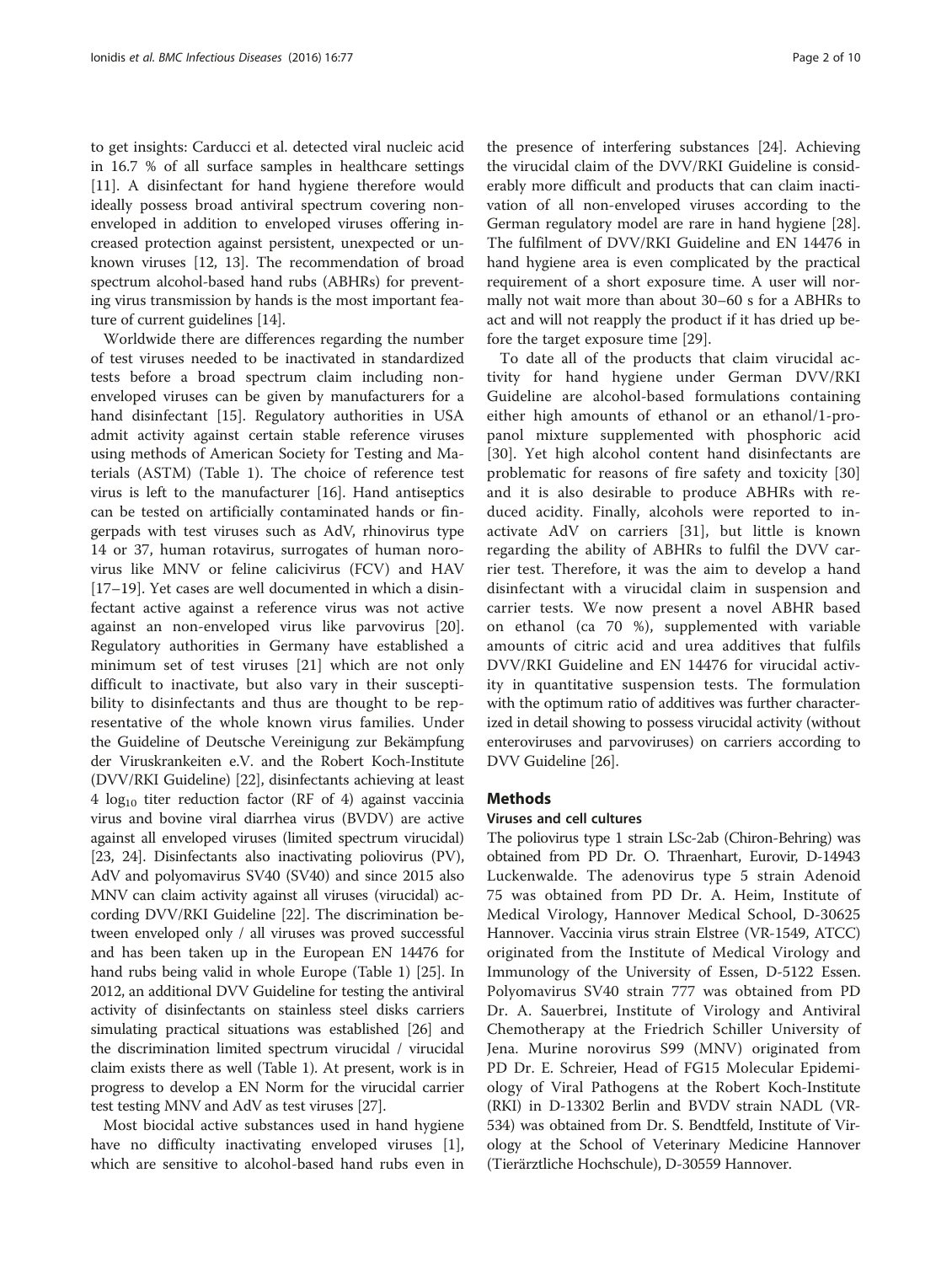|                                                                                                                                             | German Guidelines (DW/RKI)                                         |                                                                                                                                     | European Norms (CEN)                                             |                                                                  | U.S. Methods (ASTM)          |                              |                              |                              |
|---------------------------------------------------------------------------------------------------------------------------------------------|--------------------------------------------------------------------|-------------------------------------------------------------------------------------------------------------------------------------|------------------------------------------------------------------|------------------------------------------------------------------|------------------------------|------------------------------|------------------------------|------------------------------|
|                                                                                                                                             | Suspension test                                                    | Carrier test                                                                                                                        | Suspension test                                                  | Carrier test                                                     | Suspension test              | Carrier test                 | Fingerpad test<br>E1838-10   | Entire hand test<br>E2011-09 |
|                                                                                                                                             | <b>DW/RKI</b>                                                      | <b>DW</b>                                                                                                                           | FN 14476                                                         | prEN 16777                                                       | E1052-11                     | E2197-11                     |                              |                              |
| Minimum spectrum of test<br>organisms needed to claim<br>activity against all enveloped<br>viruses (limited spectrum<br>virucidal activity) | BVDV, vaccinia virus                                               | vaccinia virus                                                                                                                      | murine norovirus.<br>adenovirus                                  | not defined                                                      | not defined                  | not defined                  | not defined                  | not defined                  |
| Minimum spectrum of test<br>organisms needed to claim<br>activity against all viruses<br>(virucidal activity)                               | murine norovirus.<br>adenovirus, poliovirus,<br>polyomavirus, SV40 | low level: vaccinia<br>virus, adenovirus,<br>murine norovirus.<br>high level: adenovirus,<br>murine norovirus.<br>murine parvovirus | murine norovirus.<br>adenovirus, poliovirus                      | murine norovirus,<br>adenovirus                                  |                              |                              |                              |                              |
| Minimum decimal log<br>reduction needed                                                                                                     | $\overline{4}$                                                     | $\overline{4}$                                                                                                                      | $\overline{4}$                                                   | $\overline{4}$                                                   | not defined in<br>the method | not defined in<br>the method | not defined in<br>the method | not defined in<br>the method |
| Interfering substances for<br>clean conditions                                                                                              | none (Aqua bidest.)                                                | 0.3 g/l bovine serum<br>albumin                                                                                                     | 0.3 g/l bovine serum<br>albumin                                  | 0.3 g/l bovine serum<br>albumin                                  | $\overline{\phantom{a}}$     |                              |                              |                              |
| Interfering substances for<br>dirty conditions                                                                                              | 10 % fetal calf serum (FCS)                                        | 3 g/l bovine serum<br>albumin + 3 ml / $\vert$<br>sheep erythrocytes                                                                | 3 g/l bovine serum<br>albumin + $3$ ml / l<br>sheep erythrocytes | 3 g/l bovine serum<br>albumin + $3$ ml / l<br>sheep erythrocytes | 5 % bovine<br>serum          | 5 % bovine<br>serum          | 5 % bovine<br>serum          | 5 % bovine<br>serum          |
| Test concentration of rtu<br>product                                                                                                        | 80 % or 90 %                                                       | 100 %                                                                                                                               | 80 % or 97 %                                                     | 100 %                                                            |                              | 100 %                        | 100 %                        | 100 %                        |

## <span id="page-2-0"></span>Table 1 Overview describing German, European and North Americans norms for virucidal testing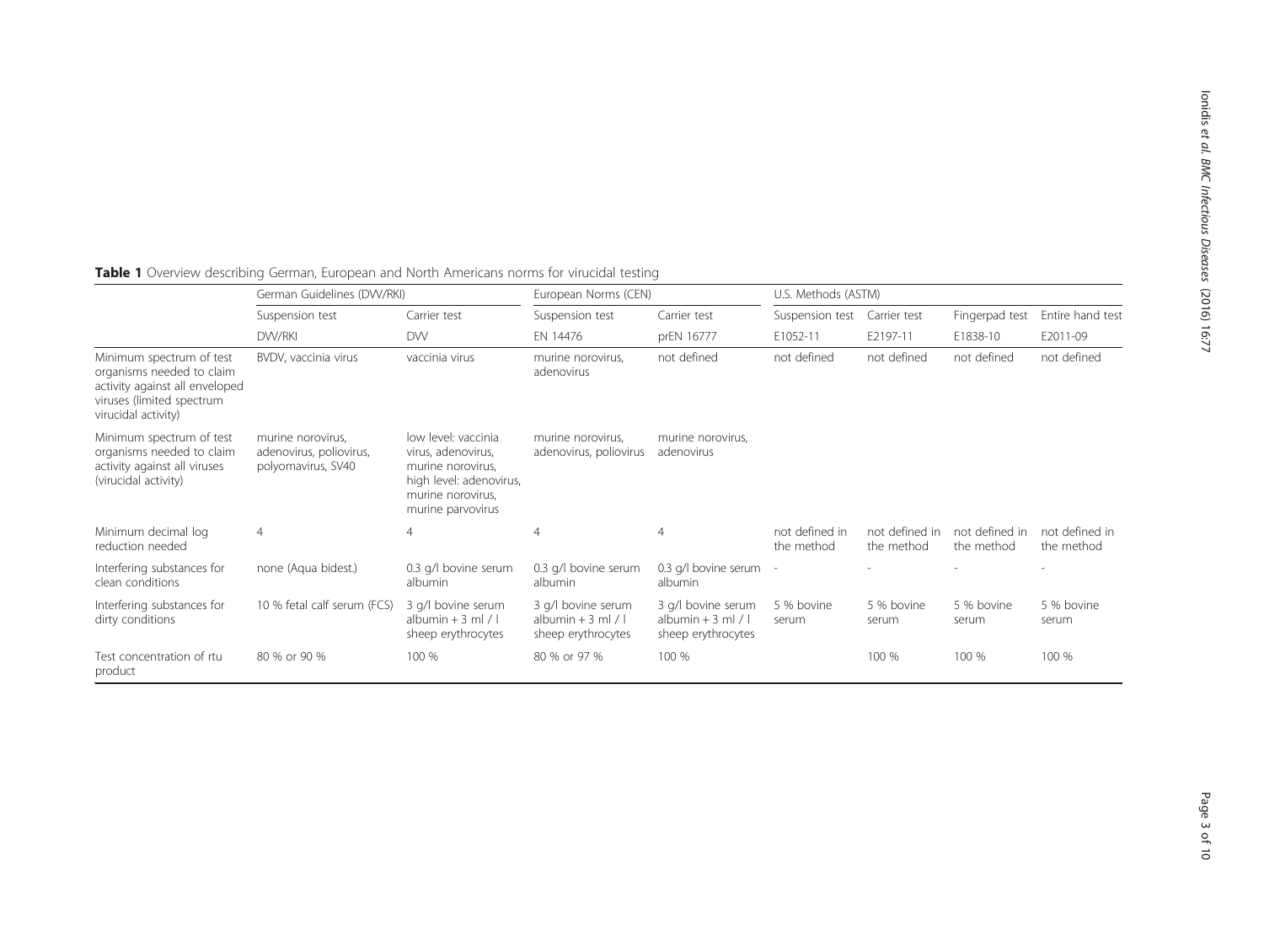## Virus propagation

The test virus suspensions were prepared by infecting monolayers of the respective cell lines. The virus titers of these suspensions ranged from  $10^7$  to  $10^9$  TCID<sub>50</sub>/ mL. Poliovirus was propagated in BGM cells (buffalo green monkey = permanent monkey kidney cell line; supplied by Prof. Dr. Lindl, Institut für angewandte Zellkultur, D-81669 München) and adenovirus in A549 cells (human lung epithelial carcinoma cells). The A549 cells originated from the Institute of Medical Virology, Hannover Medical School. Vaccinia virus replication was performed in Vero cells (monkey kidney cell line) obtained from Vircell, SL in ES-18329 Santa Fe, Spain (now BIOTRIN International GmbH, D-69126 Heidelberg). Polyomavirus SV40 was propagated in CV-1 cells (kidney cells of African green monkey) and MVM in A9 cells (mouse cell line, originated from Paul-Ehrlich-Institute, D-63225 Langen). MNV was propagated in RAW 264.7 cells (a macrophage-like, Abelson leukemia virus transformed cell line derived from BALB/c mice, ATCC TIB-71). EKL cells (embryonal cells from bovine lung tissue) for BVDV propagation were used. These cells originated from Mrs. A. Kyas (Henkel KGaA, D-40191 Düsseldorf). Poliovirus and MNV were replicated in Dulbecco's Modified Eagle's Medium (DMEM), all other viruses in Eagle's Minimum Essential Medium with Earle's BSS (EMEM).

## Biocides

The formulations were supplied by Oro Clean Chemie AG, P.B. 3 32, CH-8320 Fehraltorf, Switzerland containing 69.39 % weight/weight (w/w) ethanol, 3.69 % w/w 2 propanol, different amounts of citric acid ranging from 1.0 to 2.5 % and of urea between 0 % and 2.5 % plus polyethylengylcols as skin care compound. The formulations are manufactured following strict quality criteria. Purified water, prepared by a combination of ion exchange and reverse osmosis from municipal water, was used in preparation of all formulations. The microbial count of purified water was under the 100 CFU/ml acceptance criterion specified in European Pharmacopoeia (Ph. Eur.) 8.0. All other components were of Ph. Eur. quality.

#### Quantitative suspension assay

Tests were carried out in accordance with the DVV/RKI Guideline at 20  $°C$  [\[22](#page-9-0)]. One part by volume of test virus suspension and one part by volume of Aqua bidest. or FCS were mixed with eight parts by volume of the formulations. Infectivity was stopped by immediate serial dilution with ice-cold medium and later determined by means of end point dilution titration in microtiter plates. 100 μl of each dilution were placed in eight wells of a sterile polystyrene flat bottomed 96-well microtiter plate containing 100 μl suspension of permissive cells. Cultures were observed for cytopathic effects (CPE) after 4– 18 days of inoculation depending on the cell culture system. All tests without the initial screening step were conducted in two independent test runs on different days. Virus controls were incorporated after the longest exposure time.

The different formulations of the new hand rub based on ethanol, citric acid and urea were screened undiluted (80.0 % due to the addition of test virus suspension and interfering substance) against PV, AdV and polyomavirus SV40 as non-enveloped test viruses of the Guideline of DVV/RKI in the presence of FCS with a fixed exposure time of 60 s. The ethanol and 2-propanol amounts were constant (69.39 % w/w and 3.69 % w/w, respectively) in these assays while citric acid and urea were used in a dosedependent manner. The concentration of urea varied between 0 % and 2.5 %, whereas the concentration of citric acid ranged from 1.0 to 2.5 %.

For determination of cytotoxicity the formulations were serially diluted 10-fold in MEM up to a dilution of 10−<sup>5</sup> . One part by volume of water of standardised hardness (instead of test virus suspension) was mixed with one part by volume of interfering substance and eight parts by volume of the disinfectant. Aliquots of 100 μl of each test concentration and each dilution were then inoculated into eight wells of a 96-well microtiter plate containing 100 μl suspension of permissive cells. A control studying the suppression of activity was included. The cell cultures were observed for cytotoxic effects for the same incubation time as afterwards used for the quantitative suspension tests. Virus titers were determined using the methods of Spearman [[32\]](#page-9-0) and Kaerber [[33\]](#page-9-0) and expressed as  $log_{10}TCID_{50}/ml$  including standard deviation. Titer reduction is presented as the difference between the virus titer after the exposure time with the disinfectant and the control virus titer (water). According to the Guideline of the DVV/RKI, a formulation under test conditions must give at least a  $4.0 \text{ log}_{10}$  reduction in infectivity titer of test virus (inactivation  $\geq$  99.99 %) at the recommended concentration and exposure time to be considered active [[22, 34](#page-9-0)].

#### Quantitative suspension test according to EN 14476

Tests according to EN 14476 were run in parallel to the Guideline of DVV/RKI with PV, AdV and MNV as test viruses of the EN 14476 and the corresponding permissive cells [[25\]](#page-9-0). The main difference to the German Guideline is the change from Aqua bidest. and FCS as interfering substances to clean conditions (0.3 % bovine serum albumin, final concentration in the test procedure 0.3 g/l) and the use of water for dilutions of ready-to-use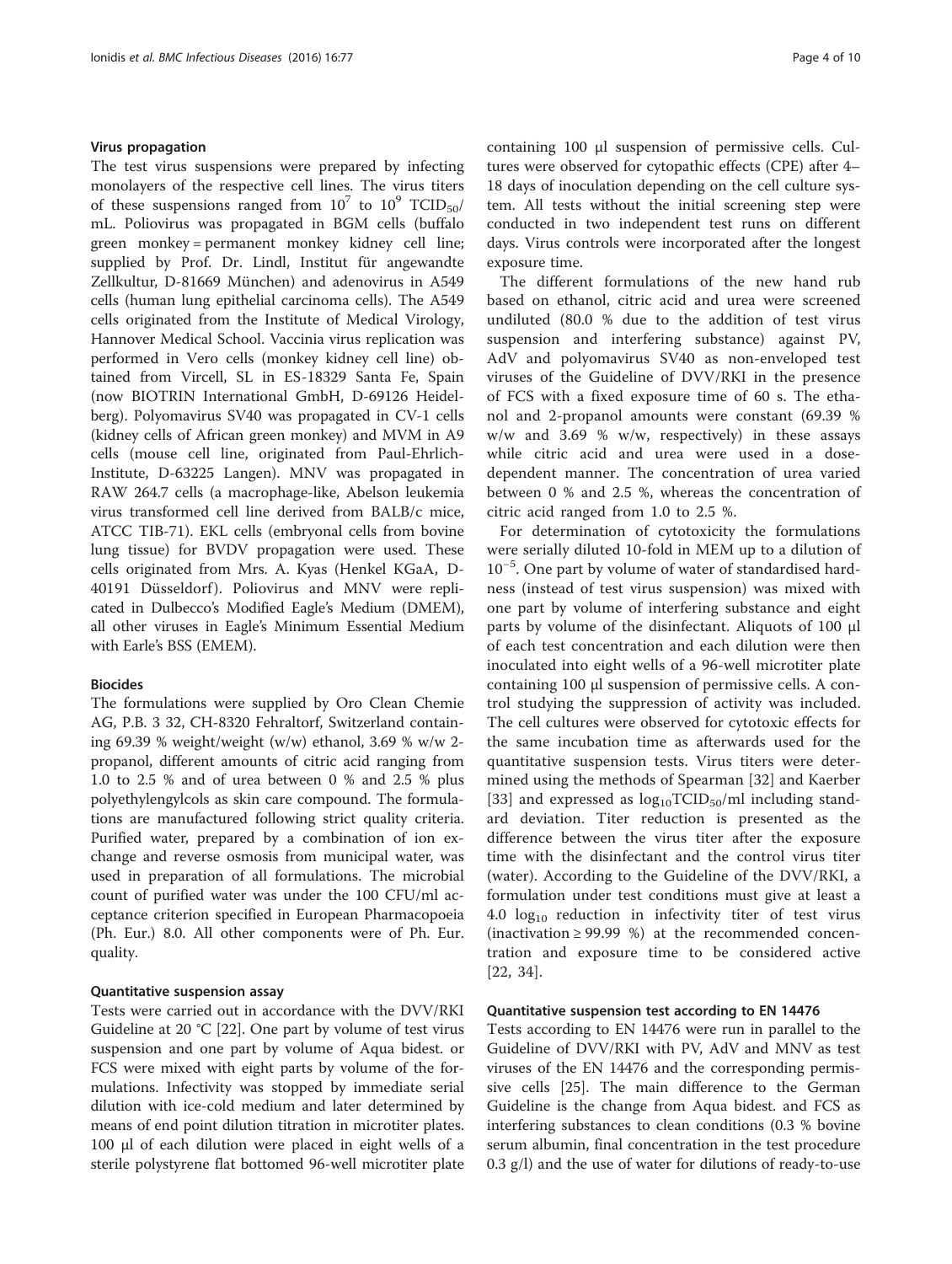products like hand rubs. A control of efficacy for suppression of disinfectant's activity was included.

#### Quantitative carrier test

The quantitative carrier test according to the Guideline of DVV was performed with clean conditions [\[26](#page-9-0)]. The cleaning of the stainless steel disks (20 mm diameter, GK Formblech GmbH, D-12277 Berlin, Germany) was performed as described in the Guideline [\[26](#page-9-0)]. A total of 50 μl of the virus inoculum was deposited on each pretreated carrier and dried. Then, inoculum was covered with 100 μl new formulation (for the control 100 μl of hard water was applied) and incubated for 1 and 5 min, respectively. Immediately at the end of the exposure time, the disks were transferred into plastic vial holders (Sarstedt AG & Co. KG, D-51582 Nümbrecht) with 900 μl of ice-cold culture medium to stop the activity of the formulation. Vials were vortexed for 1 min to recover the residual viruses and the eluate was immediately diluted 10-fold (quantal test method) for determining viral infectivity. Cytotoxicity was measured as described in the Guideline [\[26](#page-9-0)]. In addition, a control of efficacy for suppression of disinfectant's activity was included.

## Determination of the slope in a linear regression model for the virucidal effect of urea and citric acid

To estimate differences in the dose-dependency of the virucidal effect of the tested compounds, we calculated the slope of a linear regression model fitted line for urea titration at each citric acid concentration and vice versa. Steeper slopes indicate greater dose-dependency.

#### Results

## Development and virucidal screening of novel formulations containing constant alcohol and different urea and citric acid concentrations

As shown in Table [2](#page-5-0) increasing amounts of citric acid and urea with a constant concentration of ethanol and 2-propanol resulted in a higher virucidal activity (Table [2\)](#page-5-0). For PV the addition of 1.0 % urea and 1.5 % citric acid to the alcohols compounds were sufficient to reach a 4  $log_{10}$  reduction (Table [2\)](#page-5-0). In case of AdV either the combination of 2.0 % urea and 2.0 % citric acid or 1.5 % urea with 2.5 % citric acid were needed to achieve sufficient reduction in viral titers (Table [2](#page-5-0)). For the polyomavirus SV40 greater virucidal activity as for AdV and a lower activity as for PV with a combination of 1.5 % urea and 1.5 % citric acid could be observed (Table [2](#page-5-0)). To compare the dose-dependency virucidal effects of urea and citric acid, we calculated the slope of a linear regression model fitted line for urea titration at each citric acid concentration and vice versa. As depicted in Fig. [1](#page-5-0) for poliovirus, when the urea concentration was kept constant with increasing citric acid concentrations a clear dose-dependent increase of the virucidal effect could be observed (Fig. [1a\)](#page-5-0). Titration of urea with constant citric acid concentrations did not results in such combinatory effect (Fig. [1a](#page-5-0)). Similar findings could be observed for AdV and SV40, although here the dosedependent effect of citric acid was not as pronounced as for PV (Fig. [1b](#page-5-0) and c). In our system, urea without the addition of acid was not achieving virucidal activity: at 5 % urea the reduction of poliovirus titer was 2.6  $log_{10}$ steps (data not shown). In conclusion, the screening experiments of a novel ethanol-based formulation supplemented with urea and citric acid showed a strong virucidal activity against the three non-enveloped test viruses of the Guideline of DVV/RKI in the presence of FCS.

## Virucidal activity of the final formulation against a broad panel of test viruses

Consequently, the formulation with the sufficient virucidal activity containing 69.39 % w/w ethanol, 3.69 % w/w 2-propanol, 2.0 % urea and 2.0 % citric acid was tested against several non-enveloped (MNV, AdV, PV, polyomavirus SV40) and enveloped viruses (BVDV, vaccinia virus strain Elstree) in the presence or absence of FCS according to Guideline of DVV/RK or in clean conditions according to EN 14476. The results are presented in Table [3](#page-6-0) and show that a virucidal activity against enveloped viruses was achieved in already 15 s independent of the soil load. Also the nonenveloped MNV, PV and AdV were inactivated within such a short exposure time of 30 s in clean conditions, whereas 60 s were needed for PV, AdV and polyomavirus SV40 in the presence of FCS (Table [3](#page-6-0)). These results show that the final formulation supplemented with 2.0 % urea and 2.0 % citric acid exerts a strong virucidal activity against a broad panel of viruses.

## Effect of the new formulation with low alcohol content, citric acid and urea against dried viruses

In general, the non-porous surface test method is designed to evaluate the ability of chemical biocides to inactivate vegetative bacteria, viruses, fungi, mycobacteria and bacterial spores on inanimate surfaces. Here, we evaluated the final formulation as described above to inactivate dried vaccinia virus strain Elstree, AdV and MNV as test viruses of the DVV Guideline [\[35](#page-9-0)] within 1 and 5 min exposure time on stainless steel disks enabling a virucidal claim (Fig. [2](#page-6-0)). All test viruses proved to be very stable during the drying process and finally the new formulation achieved the following reduction factors: 4.08 (MNV), 4.37 (vaccinia virus) and 5.21 (AdV) (Fig. [2\)](#page-6-0). Longer exposure times resulted in higher reduction factors for all 3 viruses tested. In conclusion, the alcohol-based formulation containing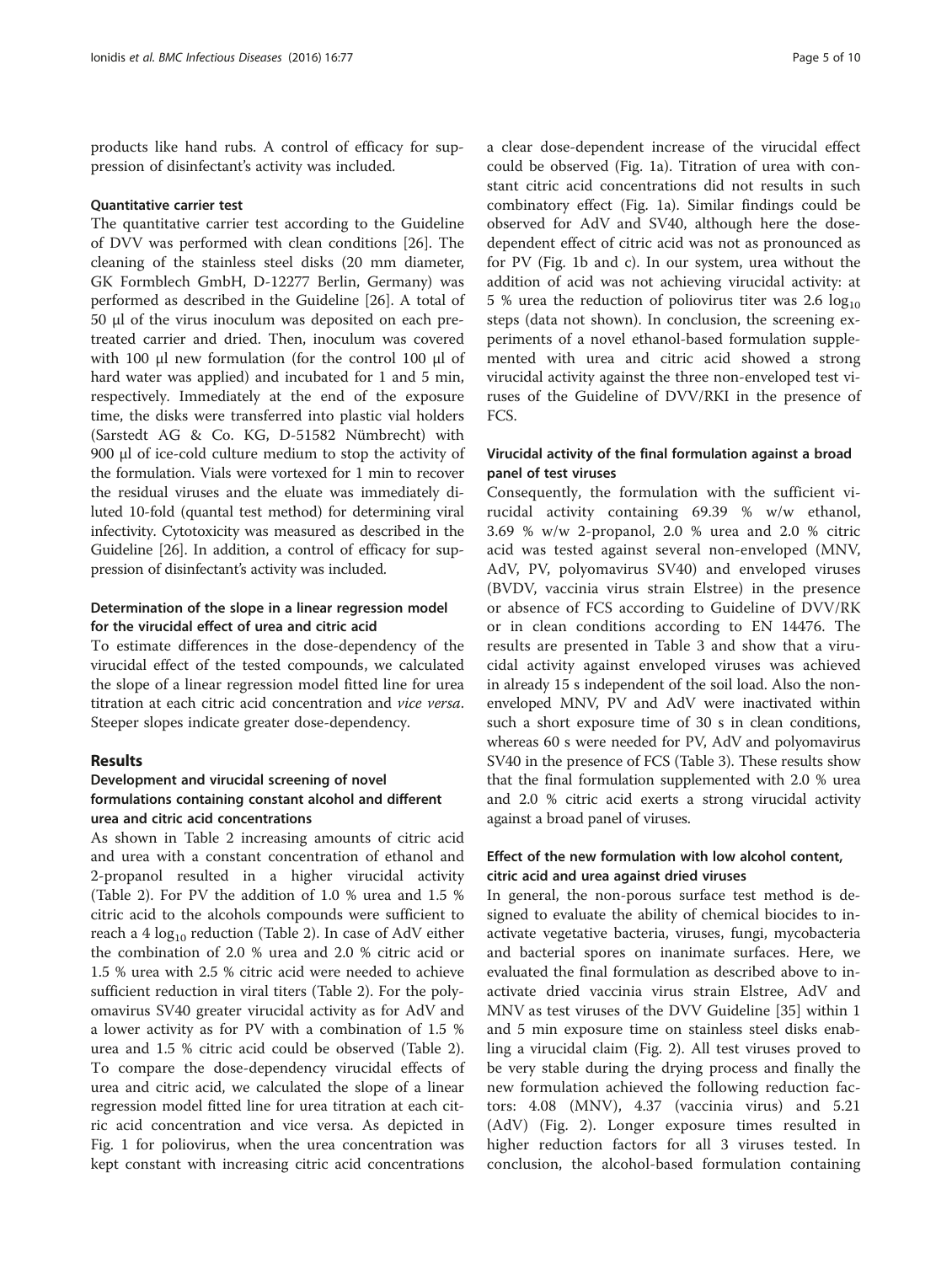<span id="page-5-0"></span>Table 2 Influence of urea and citric acid as additional compounds on virus-inactivating properties of an alcohol-based formulation against poliovirus (PV), adenovirus (AdV) and polyomavirus SV40 (SV40)

| PV                        |       |       | concentration of citric acid (%) |                 |                 |                 |  |  |  |
|---------------------------|-------|-------|----------------------------------|-----------------|-----------------|-----------------|--|--|--|
|                           |       | 0.5 % | 1.0%                             | 1.5 %           | 2.0 %           | 2.5 %           |  |  |  |
| Concentration of urea (%) | 2.5 % | n.d.  | $3.25 \pm 0.58$                  | $4.75 \pm 0.50$ | $4.88 \pm 0.62$ | $5.25 \pm 0.51$ |  |  |  |
|                           | 2.0 % | n.d.  | $3.13 \pm 0.53$                  | $4.13 \pm 0.53$ | $4.00 \pm 0.54$ | $5.25 \pm 0.52$ |  |  |  |
|                           | 1.5 % | n.d.  | $3.13 \pm 0.56$                  | $4.00 \pm 0.58$ | $4.88 \pm 0.53$ | $5.13 \pm 0.55$ |  |  |  |
|                           | 1.0 % | n.d.  | n.d.                             | $4.13 \pm 0.55$ | $4.25 \pm 0.58$ | $5.13 \pm 0.52$ |  |  |  |
|                           | 0.5 % | n.d.  | n.d.                             | $3.00 \pm 0.53$ | $3.25 \pm 0.50$ | $2.88 \pm 0.53$ |  |  |  |
|                           | 0%    | n.d.  | n.d.                             | n.d.            | $3.38 \pm 0.55$ | $3.63 \pm 0.62$ |  |  |  |
| AdV                       |       |       | Concentration of citric acid (%) |                 |                 |                 |  |  |  |
|                           |       | 0.5 % | 1.0%                             | 1.5 %           | 2.0 %           | 2.5 %           |  |  |  |
| Concentration of urea (%) | 2.5 % | n.d.  | $2.00 \pm 0.66$                  | $3.25 \pm 0.64$ | $3.88 \pm 0.53$ | $5.38 \pm 0.65$ |  |  |  |
|                           | 2.0 % | n.d.  | $2.13 \pm 0.53$                  | $3.00 \pm 0.58$ | $4.00 \pm 0.46$ | $4.13 \pm 0.53$ |  |  |  |
|                           | 1.5 % | n.d.  | $1.63 \pm 0.65$                  | $2.25 \pm 0.57$ | $3.75 \pm 0.58$ | $4.38 \pm 0.64$ |  |  |  |
|                           | 1.0%  | n.d.  | n.d.                             | $2.63 \pm 0.59$ | $2.50 \pm 0.59$ | $2.25 \pm 0.68$ |  |  |  |
|                           | 0.5 % | n.d.  | n.d.                             | $2.63 \pm 0.59$ | $2.75 \pm 0.56$ | $3.63 \pm 0.59$ |  |  |  |
|                           | 0%    | n.d.  | n.d.                             | n.d.            | $3.00 \pm 0.65$ | $3.00 \pm 0.58$ |  |  |  |
| <b>SV40</b>               |       |       | Concentration of citric acid (%) |                 |                 |                 |  |  |  |
|                           |       | 0.5 % | 1.0 %                            | 1.5 %           | 2.0 %           | 2.5 %           |  |  |  |
| Concentration of urea (%) | 2.5 % | n.d.  | $3.13 \pm 0.52$                  | $4.25 \pm 0.50$ | $5.00 \pm 0.53$ | $5.50 \pm 0.27$ |  |  |  |
|                           | 2.0 % | n.d.  | $3.25 \pm 0.50$                  | $4.88 \pm 0.53$ | $4.50 \pm 0.38$ | $5.13\pm0.52$   |  |  |  |
|                           | 1.5 % | n.d.  | $2.88 \pm 0.59$                  | $4.00 \pm 0.59$ | $4.00 \pm 0.58$ | $4.50 \pm 0.38$ |  |  |  |
|                           | 1.0 % | n.d.  | n.d.                             | $2.75 \pm 0.63$ | $3.25 \pm 0.50$ | $4.25 \pm 0.50$ |  |  |  |
|                           | 0.5 % | n.d.  | n.d.                             | $2.88 \pm 0.62$ | $3.00 \pm 0.58$ | $4.13 \pm 0.55$ |  |  |  |
|                           | 0%    | n.d.  | n.d.                             | n.d.            | $3.38 \pm 0.45$ | $3.88 \pm 0.52$ |  |  |  |

Tests were carried out in a quantitative suspension assay with FCS as interfering substance and 60 s exposure time. Results presented as reduction factor (RF) with 95 % confidence interval. n.d. not determined



Fig. 1 Dose-dependency of virucidal activity of one compound titrated while other compound not was altered. The slope determined via linear regression for urea titration at indicated constant citric acid concentrations (darker triangles) and vice versa (lighter triangles) is plotted on the y-axis. The x-axis represents the concentration of the compound held constant. Only values for concentrations ranging from 1.0 % to 2.5 % were taken into account. Higher values point to steeper slopes and thus greater dose-dependency of virucidal effect. Slopes of dose-dependent antiviral effects against PV (a), AdV (b) and polyomavirus SV40 (SV40) (c) are depicted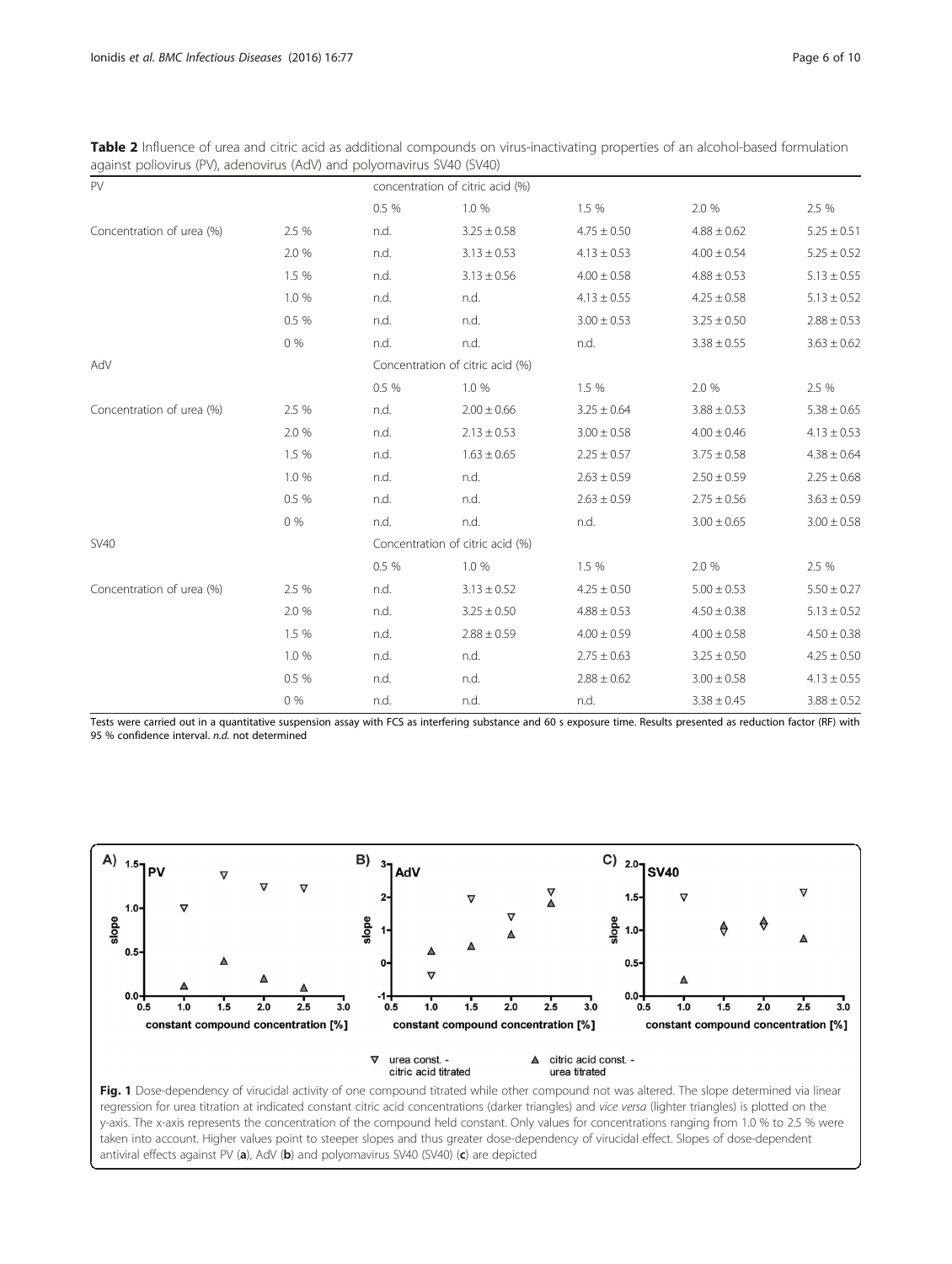|                |       |               | Aqua bidest. and FCS) and European Guidelines (values with clean conditions) |                    |                        |                        |                        |  |  |
|----------------|-------|---------------|------------------------------------------------------------------------------|--------------------|------------------------|------------------------|------------------------|--|--|
| Virus          | Conc. | Test method   | Soil load                                                                    | Exposure times     |                        |                        |                        |  |  |
|                |       |               |                                                                              | 15 <sub>s</sub>    | 30 <sub>s</sub>        | 60s                    | 90 <sub>s</sub>        |  |  |
| <b>BVDV</b>    | 80 %  | <b>DW/RKI</b> | Aqua bidest.                                                                 | $\geq$ 4.63 ± 0.16 | $\geq$ 4.63 ± 0.16     | n.d.                   | n.d.                   |  |  |
| <b>BVDV</b>    | 80 %  | <b>DW/RKI</b> | FCS                                                                          | $\geq$ 4.63 ± 0.16 | $\geq$ 4.63 ± 0.16     | n.d.                   | n.d.                   |  |  |
| Vaccinia virus | 80 %  | <b>DW/RKI</b> | Aqua bidest.                                                                 | $\geq$ 5.44 ± 0.19 | $\geq$ 5.44 ± 0.19     | $\geq$ 5.44 ± 0.19     | n.d.                   |  |  |
| Vaccinia virus | 80 %  | <b>DW/RKI</b> | FCS                                                                          | $\geq$ 4.94 ± 0.26 | $\geq$ 5.51 $\pm$ 0.18 | $\geq 5.51 \pm 0.18$   | n.d.                   |  |  |
| PV             | 80 %  | <b>DW/RKI</b> | Aqua bidest.                                                                 | n.d.               | $4.32 \pm 0.41$        | $\geq$ 6.13 $\pm$ 0.35 | n.d.                   |  |  |
| PV             | 80 %  | <b>DW/RKI</b> | FCS                                                                          | n.d.               | $3.13 \pm 0.37$        | $4.57 \pm 0.37$        | n.d.                   |  |  |
| PV             | 80 %  | EN 14476      | Clean conditions                                                             | n.d.               | $\geq$ 5.32 ± 0.34     | $\geq$ 5.75 $\pm$ 0.30 | n.d.                   |  |  |
| AdV            | 80 %  | <b>DW/RKI</b> | Aqua bidest.                                                                 | n.d.               | $3.75 \pm 0.31$        | $\geq$ 4.50 ± 0.29     | $\geq$ 5.13 ± 0.33     |  |  |
| AdV            | 80 %  | <b>DW/RKI</b> | FCS                                                                          | n.d.               | $3.44 \pm 0.00$        | $4.31 \pm 0.42$        | $4.94 \pm 0.40$        |  |  |
| AdV            | 80 %  | EN 14476      | Clean conditions                                                             | n.d.               | $4.19 \pm 0.31$        | $\geq$ 5.38 ± 0.25     | n.d.                   |  |  |
| <b>SV40</b>    | 80 %  | <b>DW/RKI</b> | Aqua bidest.                                                                 | n.d.               | $\geq$ 5.44 ± 0.27     | $\geq$ 5.44 ± 0.27     | $25.88 \pm 0.29$       |  |  |
| <b>SV40</b>    | 80 %  | <b>DW/RKI</b> | FCS                                                                          | n.d.               | $3.75 \pm 0.55$        | $4.32 \pm 0.34$        | $25.38 \pm 0.25$       |  |  |
| <b>MNV</b>     | 80 %  | EN 14476      | Clean conditions                                                             | n.d.               | $4.13 \pm 0.39$        | $\geq$ 5.38 ± 0.29     | $\geq$ 5.88 $\pm$ 0.33 |  |  |

<span id="page-6-0"></span>Table 3 Virucidal activity of the "final formulation" with 2 % urea and 2 % citric acid against test viruses of the German (values with Aqua bidest. and FCS) and European Guidelines (values with clean conditions)

Results are derived from a quantitative suspension test in duplicates and presented as reduction factor (RF) with 95 % confidence interval. n.d. not determined

69.39 % w/w ethanol, 3.69 % w/w 2-propanol, 2.0 % urea and 2.0 % citric acid proved to be effective not only in a quantitative suspension test, but also against dried viruses thus demonstrating an idea how the product might work at human hands.

## Discussion

The development of broad antiviral spectrum hand disinfectants with activity against all enveloped and nonenveloped viruses is limited by the small number of permissible active ingredients – broad spectrum hand rubs are generally based on alcohol. With ethanol alone in concentrations above 80 % v/v stable non-enveloped viruses like PV and AdV can be inactivated but not poly-omavirus SV40 [[36](#page-9-0), [37](#page-9-0)]. In contrast,  $> 60 \%$  v/v 1- and 2-propanol being often used in ABHRs can easily inactivate AdV and SV40 but not PV [\[36](#page-9-0), [38](#page-9-0)]. Human enterovirus 71 was only inactivated by 95 % ethanol and not by 70 % and 75 % ethanol or any concentration of isopropanol [[39\]](#page-9-0). The reasons for this differential sensitivity of viruses to alcohols are presumed to result from the hydrophobic / hydrophilic nature of the viral particles. The hydrophilic PV is more susceptible to ethanol and the more hydrophobic AdV and polyomavirus SV40 are

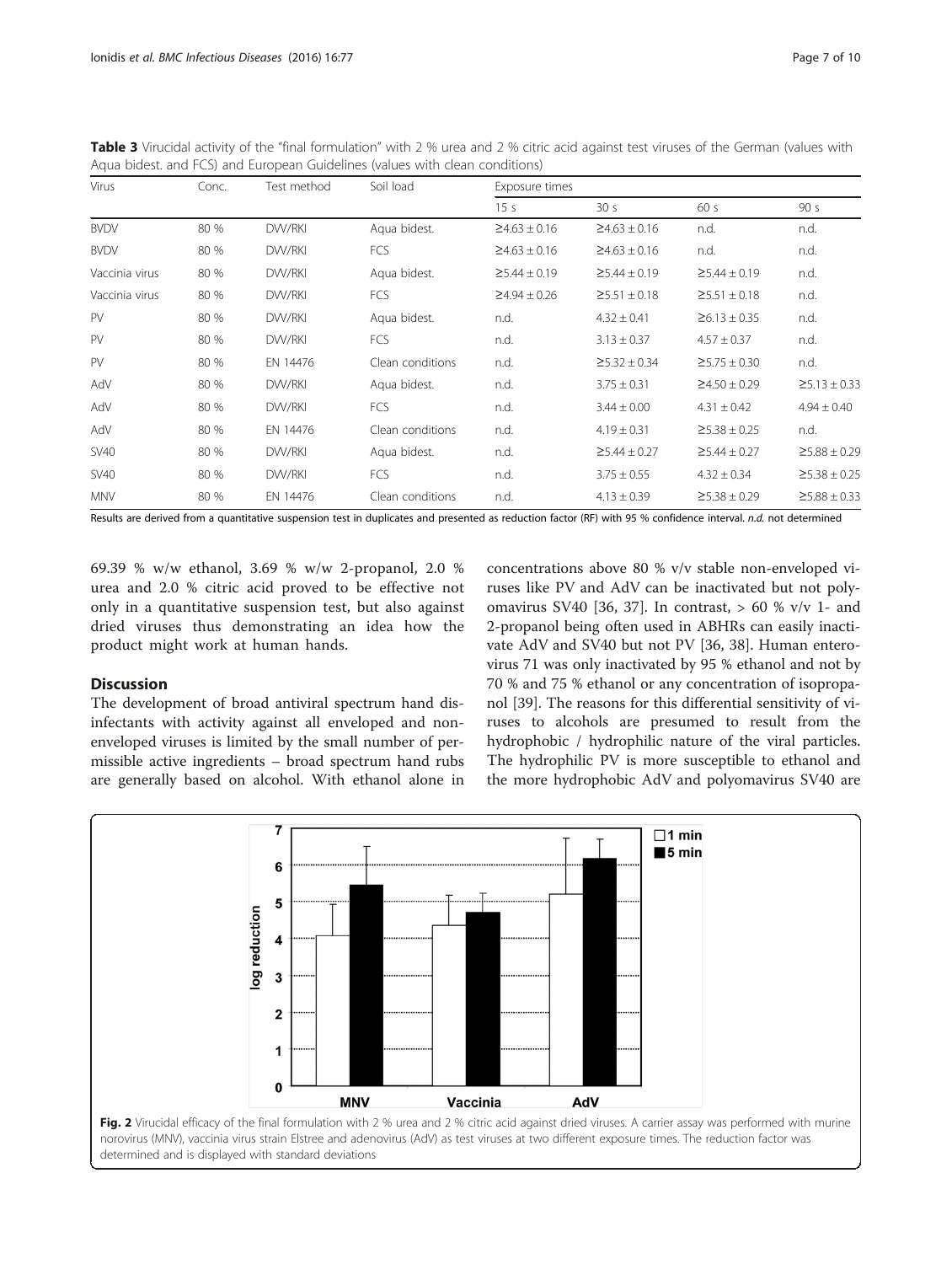more susceptible to both propanols [\[36](#page-9-0), [40\]](#page-9-0). An improvement in activity can be achieved by re-formulation of alcohol solutions with additional ingredients that may enhance the activity. It was therefore a subject of recent developments to look for such additives that would produce a virucidal alcohol-based hand disinfectant. Yet products on the market, which are able to inactivate PV, AdV and MNV as required in the EN 14476 and also polyomavirus SV40 as required by the DVV/RKI Guideline are few. They are based either on 90–94 % ethanol, achieving an activity time of 2 min or about 70 % ethanol with the addition of 0.7 % phosphoric acid, achieving a sufficient activity time of 1 min [[30\]](#page-9-0).

We now report that urea in combination with citric acid can enhance the virucidal activity of ethanol solution (ca 70 %) and inactivate all reference viruses of the DVV/RKI Guideline within 1 min exposure time. Tests with bacteria and fungi are still under investigation for this antiseptic formulation which requires a broad spectrum as shown earlier for a product based on chlorine and alcohol [[41\]](#page-9-0). The virucidal activity of concentrated aqueous urea solutions against PV is well known from early experiments with monkeys [\[42\]](#page-9-0). Organic acids used as a diluted aqueous solution are active against enveloped but not against non-enveloped viruses on their own [\[43](#page-9-0)]. The activity of 70 % ethanol solution against non-enveloped FCV increases from  $2.6 \log_{10}$ to >4.4  $log_{10}$  reduction when the pH of the solution is lowered from 7.4 to 3.0 [\[44](#page-9-0)]. Citric acid has shown a virucidal efficacy against rhinovirus at artificially contaminated hands [[45\]](#page-9-0) and has already been incorporated in an alcohol-based hand rub [[46\]](#page-9-0). Inorganic acids achieve the highest increase in virucidal activity of alcohol formulations [\[30](#page-9-0)].

A synergistic virucidal effect of urea and citric acid additives with ethanol was evaluated by measuring the activity against PV, AdV and polyomavirus SV40 according to Guideline of DVV/RKI in the presence of FCS. Keeping urea concentration stable and increasing acid and vice versa, as well as increasing the concentration of both compounds generally increased the antiviral activity of the mixture against all three non-enveloped test viruses. In the presence of FCS, the optimal concentrations of citric acid and urea for the new formulation were identified which resulted in a 4  $log_{10}$  reduction against all three test viruses (Table [2\)](#page-5-0) within 30 to 60 s. Interestingly, we found a better activity in the quantitative suspension test against PV and polyomavirus SV40 compared to AdV with lower concentrations of urea and citric acid. A urea amount of 1.0 % and citric acid amount of 1.5 % was sufficient to inactivate PV and an urea amount of 1.5 % in combination with 1.5 % citric acid was sufficient to inactivate polyomavirus SV, but neither of these formulations was sufficiently active on AdV. These results are consistent with the data from the study of Kramer et al., who tested a virucidal alcoholic hand rub containing a low amount of ethanol and phosphoric acid and found AdV type 2 to be more stable than PV and SV40 [\[30](#page-9-0)]. These results strengthen the idea to test viruses from different virus families with various susceptibilities as found in the EN 14476 and DVV/RKI Guideline although it is known that important virus like Hepatitis A Virus and parvoviruses might be more stable than the test viruses used [[34\]](#page-9-0).

In Table [2](#page-5-0) it can be seen that the formulation containing 2 % citric acid and 2 % urea possesses the needed activity for all required test viruses at the lowest citric acid and urea contents, which was then adopted for further analysis. The virus testing of this formulation confirmed the activity against a broad spectrum of human pathogenic viruses in the quantitative suspension assay. Enveloped viruses like BVDV and vaccinia virus were inactivated within 15 s exposure time. PV, AdV and polyomavirus SV40 were inactivated with A. bidest. and FCS as interfering substances within one minute exposure time. Under clean conditions according to the EN 14476 an exposure time of 30 s was achieved with AdV, PV and MNV. The results also shows that with EN 14476 higher RFs were achieved compared to the DVV/ RKI Guideline (Table [3](#page-6-0)).

Tests on carriers confirmed the activity of the formulation found in the suspension assays also against viruses dried on the surface. The disinfectant inactivated AdV, MNV and vaccinia virus within one minute, making it active against non-enveloped viruses at low level (without enteroviruses and parvoviruses) on carriers, as defined according to DVV Guideline. The activity of the formulation is sufficient for virucidal activity on carriers according to the current version of prEN 16777. Stainless steel carrier methods have shown a good overall reproducibility between different labs [[31\]](#page-9-0), but the results on carriers may be not directly transferable to in-vivo situation. Fingerpad methods may be a better alternative for ABHRs testing under practical conditions, however fingerpad methods seem to lack reproducibility, which may be in part due to the inability of the method to properly distinguish the washing out of virus by mechanical means from virus inactivation by disinfectant. When comparing a mixture of propan-1-ol and propan-2-ol  $(RF = 2.8)$  and a hand wash product  $(RF = 3.0)$  in the fingerpad test, Tuladhar et al. concluded that washing hands with soap and water is better than using hand rubs based on alcohol for removal of norovirus from hands [\[47](#page-9-0)]. Own data with the ASTM E1838-10 [[17\]](#page-8-0) including modifications derived from the EN 1500 [[48](#page-9-0)] and MNV as test virus demonstrated RFs of 4.25 and 3.94 after 30 s for 2 ethanol-based disinfectants with addition of an acid, whereas even water was able to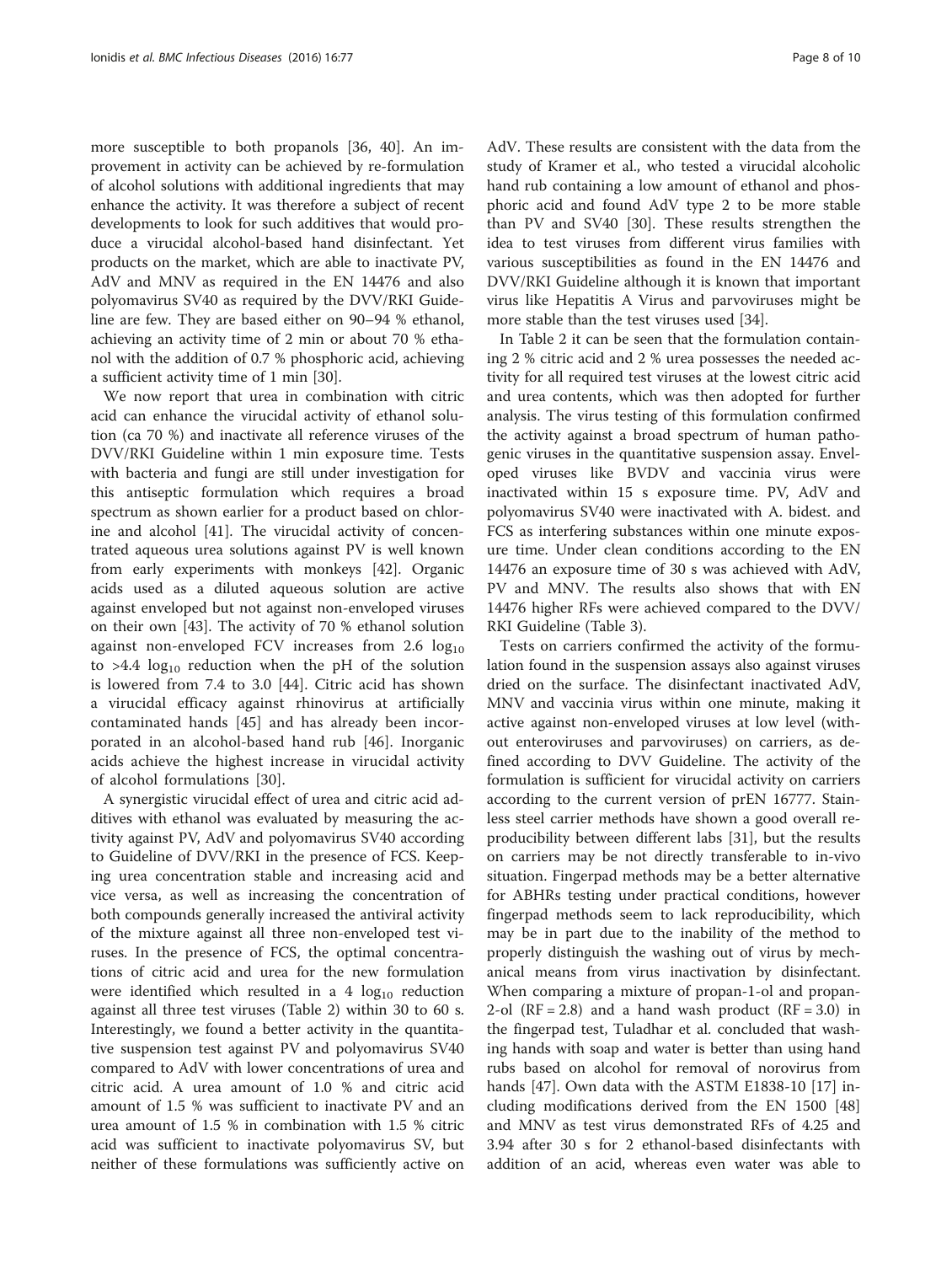<span id="page-8-0"></span>achieve a RF of 2.86 [[49](#page-9-0)]. Other works report that ABHR in fingerpad tests achieve RFs of 3–4 against nonenveloped viruses, with hard-water rinse achieving RF of 1 [[50\]](#page-9-0). Ethanol-based hand rub fortified with phosphoric acid achieved in the fingerpad test with PV a RF of 3.04 after 30 s [[30\]](#page-9-0), whereas 80 % ethanol alone was not active against PV on contaminated hands in earlier tests [[51\]](#page-9-0). Further research should provide clear discrimination between mechanical removal (addition of water) and the additional inactivation by chemical biocides for fingerpad tests. A direct comparison of results from European stainless steel carrier method and artificially contaminated fingerpad or whole hand methods should be carried out.

Hygienic hand disinfection can only be done with intact skin. For dermal tolerance no data for the product developed are available. In another study with a formulation containing 62 % ethanol and 4 % citric acid 9 % of the panelists were not included due to skin irritation [[52\]](#page-9-0). It can be expected that 2 % citric acid will lower the described rate of adverse effect. The amount of urea on human hands after application of the new formulation is unknown. But urea has a positive effect on transepidermal water loss and on skin barrier function [[53](#page-9-0), [54\]](#page-9-0).

### Conclusion

In conclusion, this new formulation with a low alcohol content, citric acid and urea is capable of inactivating all enveloped and non-enveloped viruses as indicated in EN 14476 and DVV/RKI Guideline in quantitative suspension tests and inactivates MNV, AdV and vaccinia virus on stainless disk carriers. The formulation contributes a valuable addition to the hand disinfection portfolio. It is of course not possible to test the activity of a hand disinfectant against each virus. The test viruses as mentioned in European Norms or German Guidelines analogous to bactericide testing are representatives for the whole spectrum of relevant viruses. Therefore, the new formulation will not only inactivate the test viruses from the European Norm or German Guideline but is also covering the whole spectrum of all enveloped and all nonenveloped viruses being directly or indirectly transferred by human hands.

#### Abbreviation

ABHRs: alcohol-based hand rubs; AdV: adenovirus; ASTM: American Society for Testing and Materials; BVDV: bovine viral diarrhea virus; CPE: cytopathic effect; DVV/RKI: Deutsche Vereinigung zur Bekämpfung der Viruskrankheiten e.V. and the Robert Koch -Institute; FCS: fetal calf serum; FCV: feline calicivirus; HAV: hepatitis A virus; MNV: murine norovirus; PV: poliovirus; SV40: polyomavirus SV40.

#### Competing interests

Georgios Ionidis, Judith Hübscher and Thomas Jack are employees of Oro Clean Chemie AG. The other authors do not have a conflict of interest.

#### Authors' contributions

Conception and design of the study: GI, JH, TJ, ES, JS; generation, collection, assembly, analysis and interpretation of data: GI, JH, TJ, BB, BB, DT, VH, FB; drafting of the manuscript: GI, ES, JS; approval of the final version of the manuscript: GI, JH, TJ, BB, BB, DT, VH, FB, ES, JS.

#### Financial support

E. S. was supported by the DFG (STE 1954/1-1) and intramural young investigator award of the Helmholtz Centre for Infection Research.

#### Author details

<sup>1</sup>Oro Clean Chemie AG, Allmendstrasse 21, 8320 Fehraltorf, Switzerland. <sup>2</sup>Dr. Brill + Partner GmbH, Institute for Hygiene and Microbiology, Norderoog 2, 28259, Bremen, Germany. <sup>3</sup>Institute for Experimental Virology, TWINCORE Centre for Experimental and Clinical Infection Research; a joint venture between the Medical School Hannover (MHH) and the Helmholtz Centre for Infection Research (HZI), Feodor-Lynen-Str. 7, 30625 Hannover, Germany.

#### Received: 14 October 2015 Accepted: 2 February 2016 Published online: 11 February 2016

#### References

- 1. Kampf G, Kramer A. Epidemiologic background of hand hygiene and evaluation of the most important agents for scrubs and rubs. Clin Microbiol Rev. 2004;17(4):863–93.
- 2. Aitken C, Jeffries DJ. Nosocomial spread of viral disease. Clin Microbiol Rev. 2001;14(3):528–46.
- 3. Soule H, Duc DL, Mallaret MR, Chanzy B, Charvier A, Gratacap-Cavallier B, et al. Virus resistance in a hospital environment: overview of the virucide activity of disinfectants used in liquid form. Annales de biologie clinique. 1998;56(6):693–703.
- 4. Tuladhar E, de Koning MC, Fundeanu I, Beumer R, Duizer E. Different virucidal activities of hyperbranched quaternary ammonium coatings on poliovirus and influenza virus. Appl Environ Microbiol. 2012;78(7):2456–8.
- 5. Howie R, Alfa MJ, Coombs K. Survival of enveloped and non-enveloped viruses on surfaces compared with other micro-organisms and impact of suboptimal disinfectant exposure. J Hosp Infect. 2008;69(4):368–76.
- 6. Kramer A, Schwebke I, Kampf G. How long do nosocomial pathogens persist on inanimate surfaces? A systematic review. BMC Infect Dis. 2006;6:130.
- 7. Doerrbecker J, Friesland M, Ciesek S, Erichsen TJ, Mateu-Gelabert P, Steinmann J, et al. Inactivation and survival of hepatitis C virus on inanimate surfaces. J Infect Dis. 2011;204(12):1830–8.
- 8. Boone SA, Gerba CP. Significance of fomites in the spread of respiratory and enteric viral disease. Appl Environ Microbiol. 2007;73(6):1687–96.
- 9. Fong TT, Lipp EK. Enteric viruses of humans and animals in aquatic environments: health risks, detection, and potential water quality assessment tools. Microbiol Mol Biol Rev. 2005;69(2):357–71.
- 10. Fancello L, Raoult D, Desnues C. Computational tools for viral metagenomics and their application in clinical research. Virology. 2012;434(2):162–74.
- 11. Carducci A, Verani M, Lombardi R, Casini B, Privitera G. Environmental survey to assess viral contamination of air and surfaces in hospital settings. J Hosp Infect. 2011;77(3):242–7.
- 12. Sattar SA. Microbicides and the environmental control of nosocomial viral infections. J Hosp Infect. 2004;56 Suppl 2:S64–9.
- 13. Thraenhart O. Viruswirksame Desinfektion: Die Prophylaxe nosokomialer Virusinfektionen. Dtsch Arztebl International. 1998;95(15):A-880.
- 14. Boyce JM, Pittet D. Guideline for Hand Hygiene in Health-Care Settings: recommendations of the Healthcare Infection Control Practices Advisory Committee and the HICPAC/SHEA/APIC/IDSA Hand Hygiene Task Force. Infect Control Hosp Epidemiol. 2002;23(12 Suppl):S3–40.
- 15. Steinmann J. Some principles of virucidal testing. J Hosp Infect. 2001;48 Suppl A:S15–7.
- 16. Sattar SA, Springthorpe VS, Tetro J, Vashon R, Keswick B. Hygienic hand antiseptics: should they not have activity and label claims against viruses? Am J Infect Control. 2002;30(6):355–72.
- 17. ASTM Standard E1838-10. Standard test method for determining the virus-eliminating effectiveness of liquid hygienic handwash and handrub agents using the fingerpads of adult volunteers. ASTM International, West Conshohocken, PA, USA. 2010.